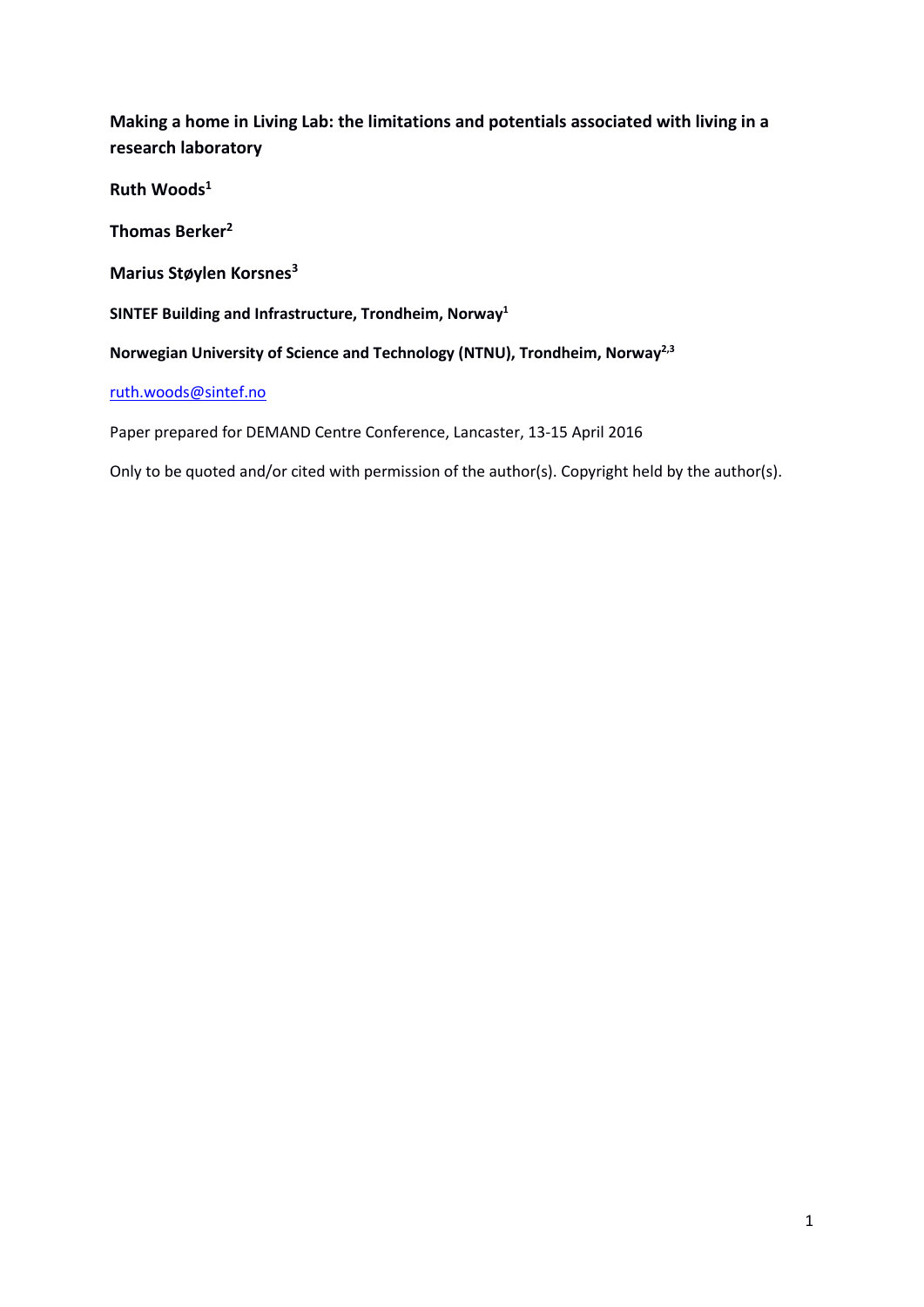# **Making a home in Living Lab: the limitations and potentials associated with living in a research laboratory**

Ruth Woods<sup>1</sup>, Thomas Berker<sup>2</sup>, Marius Støylen Korsnes<sup>3</sup> SINTEF Building and Infrastructure, Trondheim, Norway<sup>1</sup> Norwegian University of Science and Technology, Trondheim, Norway2

## **Introduction**

Living Lab is a two bedroomed detached house on the edge of the university campus in Trondheim. It is also a research laboratory, which is testing state of the art technology committed to achieving Zero emissions within a  $100<sup>m²</sup>$  building. The first qualitative experiment in Living Lab will take place from September 2015 to April 2016, when six different resident groups comprising of two to four people, will make Living Lab their home for a period twenty-five days each. The resident groups were chosen because they are associated with three basic demographic categories; students under 30 who are already cohabiting, families with small children and couples around the age of sixty. During the resident periods Living lab is expected to function as a home outside their actual homes for each of the six groups. The concept of home suggests both social and physical space; it is also often a major source of identity. At the same time, it is often an idealised model and not a true picture of how people actually live (Munro &Madigan 1999). The use and understanding of a home that is established is often a negotiation between what is suggested by the physical space (the house) and the needs of the social space imposed by family life or other relational activities. The insight gathered in Living Lab will provide understanding of how a concept of home is established within a highly technical setting and the implications this has for the use of the technology being tested in Living Lab.

The experiment in Living Lab has energy use and building performance as its central focus. However, the qualitative experiment in Living Lab will not be completed until the end of April 2016, the results and conclusions are at this stage still tentative. The paper will therefore focus on the methodological challenges met by an anthropologist, when faced with doing fieldwork in what is not a real-life context and sequentially getting to know and understand each residential group. These methodological challenges are closely associated with the challenges faced by residents when attempting to make a home in Living Lab.

### **What is Living Lab?**

Living labs are commonly used as research tools for studying the development of new technology. An idea that was first established by William Mitchell at MiT during the 1980's as a user centred method for prototyping and validating complex solutions in what was intended to be as natural a user environment as possible, "*a real-life context*" (Cruz-Cunha, et al. 2009). In these terms, living labs are spaces for interaction between co-producers, where the process takes place before formal product development (Pierson & Lievens,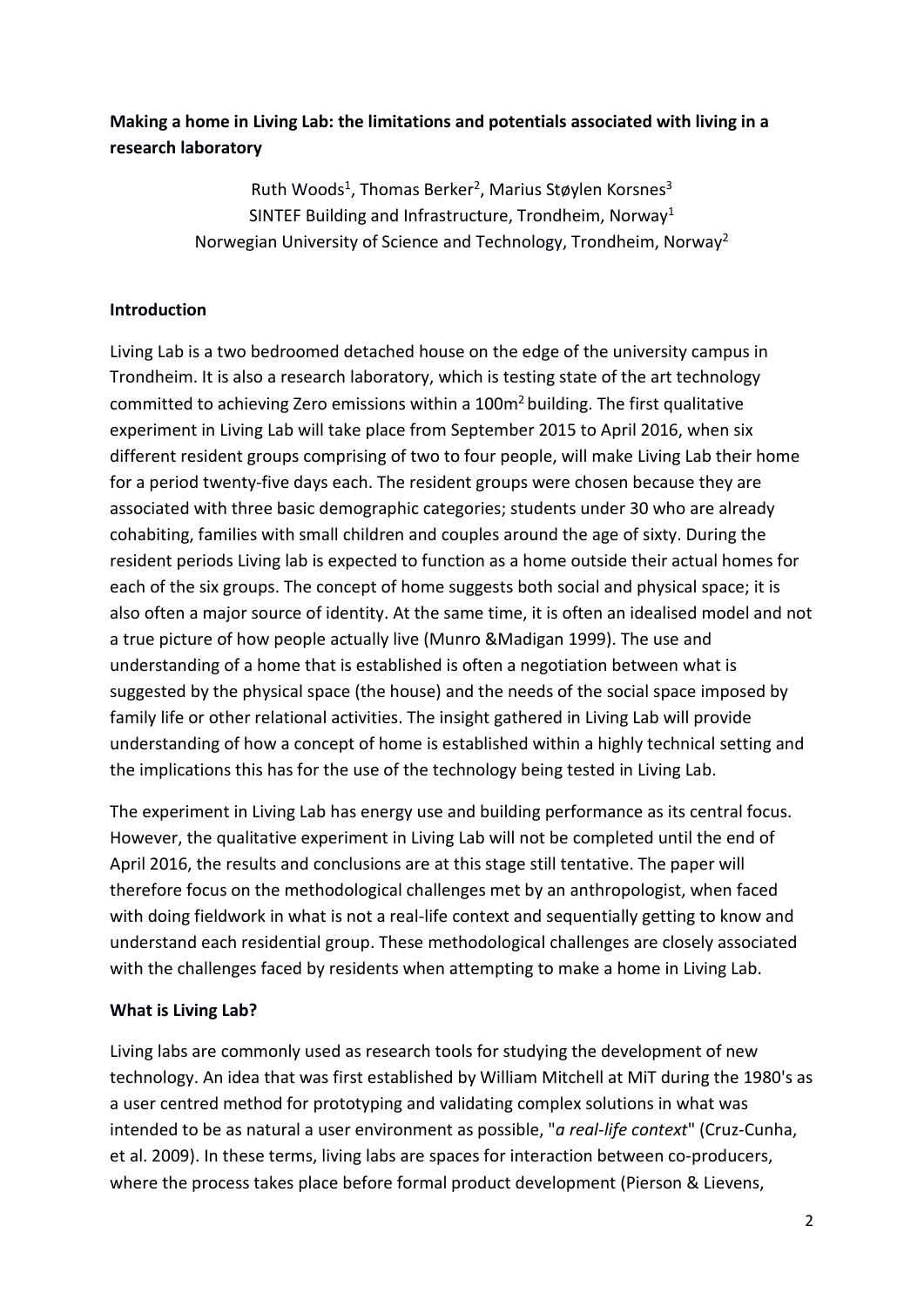2005). Living labs are not necessarily bound by geographical location and may exist simultaneously in a wide number of interactive arenas. Living Labs may also represent a residential research facility, where in-house behaviour and usage patterns are observed and collected (Ibid).

Living Labs are often used as a method to achieve or understand innovation processes, and/ or they may be understood as an environment where interaction between humans and technology may take place. The second understanding is closest to explaining what is taking place in Trondheim in association with an interdisciplinary research group including architects, engineers and social scientists. A central aim is to assess the building performance for a single-family house based on the zero emissions concept established by the ZEB Centre<sup>1</sup>. Living Lab integrates state-of-the-art technologies for building envelopes, building equipment, solar energy exploitation, HVAC systems, and control interfaces. Its configuration allows the testing of, for example, building elements and technical control strategies. The house is therefore a highly technical space, and its performance is continually monitored by a quantitative experiment, which is taking place alongside the qualitative experiment presented in this paper.

Living Lab is a single-family house with a gross volume of approximately 500 m3, with a heated floor area of approximately 100 m2. The ground plan of Living Lab has two main open-plan zones: a living area facing south and a working/sleeping area towards the north. The entrance is located in the south-west corner, and an open hallway allows direct access to the living room and kitchen. Most of the house's furniture was built on site<sup>2</sup>. Two bedrooms (one facing east and one facing west) are located at either end of the studio/work space. The technical room (accessible from outside the building), bathroom and the kitchen are located along the central spine of the building in order to optimize the distribution of the technical equipment. The building construction has well insulated envelope. Walls, floors and roofs have a conventional wooden-frame structure with a double layer of rock wool insulation with a total of 40, 40 and 45 cm respectively<sup>3</sup>.

### **Home in a technical space**

 $\overline{a}$ 

The residential experiment allows the study of the social, physical and technical aspects that shape energy demand. Research clarity requires a separation of the terms house and home, an in this case the house is the physical building, whilst home is connected to the social, emotions and relationships (Ellsworth-Krebs et al 2015). Living Lab is a house where material aspects such as energy supply, heating and cooling and life cycle analysis (LCA) may be measured. It is quite possible in Living Lab to measure performance independently of

<span id="page-2-0"></span> $1 \text{ Acording to the ZEB centre.}$  "Zero emission buildings require renewable onsite energy generation to compensate for emissions from different stages of the buildings' lifetime." (Risholt & Time, 2014).

<span id="page-2-1"></span><sup>2</sup> Architect Luca Finocchiaro designed the house and furniture.<br> $\frac{3}{2}$  For a more technical description of Living Lab see Goia et al.

<span id="page-2-2"></span><sup>3</sup> For a more technical description of Living Lab see Goia et al. 2015.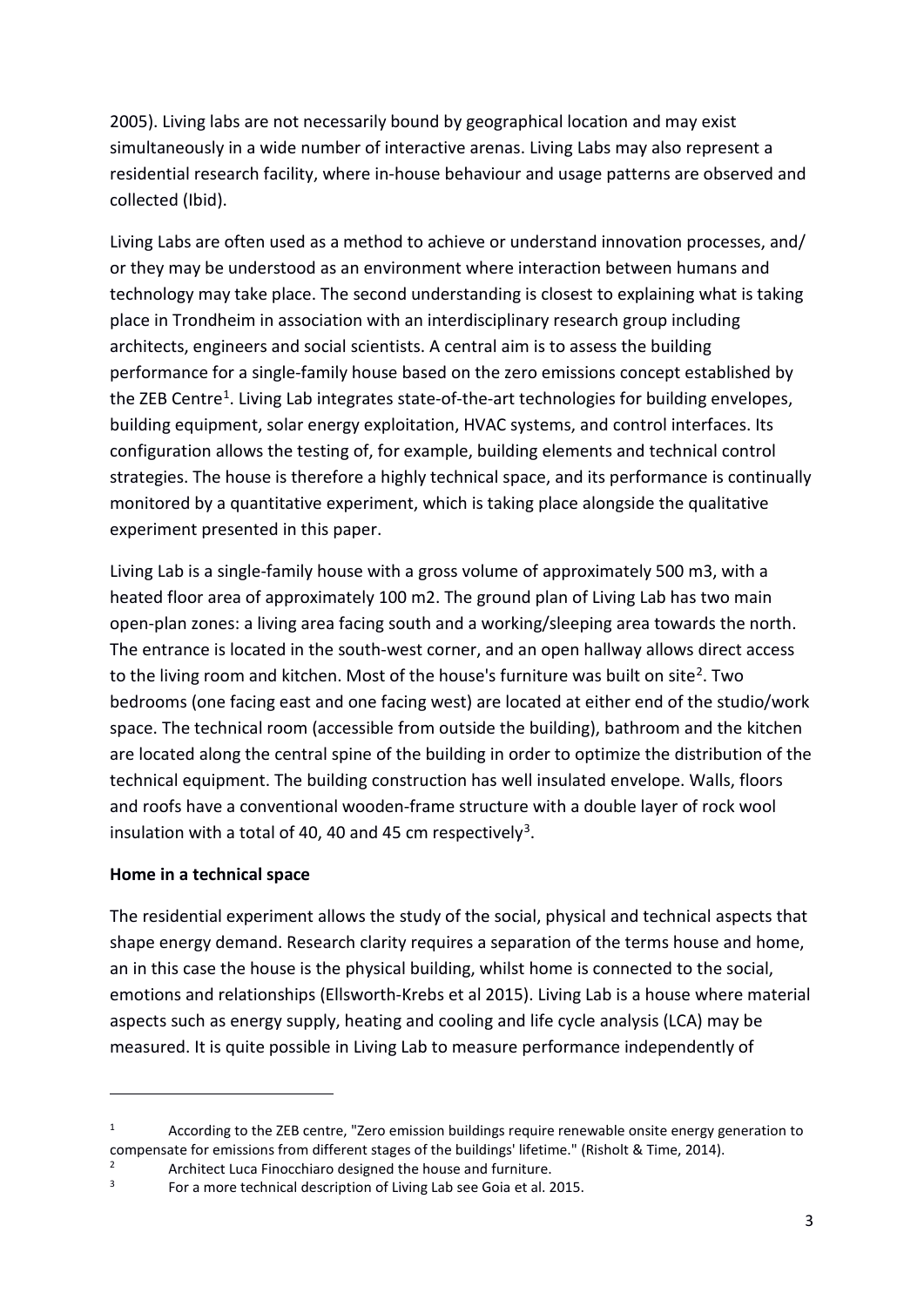occupant behaviour. However, the house was built to be lived in by people. The assessment of building performance takes place in a framework that includes real users playing active roles. Establishing a home within the framework provided by the experiment was a challenge for the groups living there, the house, the time scale of twenty-five days and the needs of running the technical systems all offered limitations<sup>4</sup>. How the residents dealt with the challenges provides insight into how homes are defined and used and supports the assessment of building performance by providing knowledge about the everyday practices and expectations that are affecting energy use.

Most people still dream of having their own home, this is despite of their never being a period in western urban history when so little time has been spent at home (Cieraad 1994). Although less time is spent there, a house provides shelter from the outside world, and a home rather than being opposed to the outside world mediates between inside and out, is influenced and transformed (Briganti & Mezei 2012). A home is not static; it is able to incorporate new uses and ideas. Living Lab is part of the Norwegian housing context. Gullestad describes Norwegians as home-centred and tells us that "Most Norwegians want a nice home", but what this means varies according to equipment and use (Gullestad 1987). This niceness is also about a need that residents have (not just Norwegians this time) to express themselves symbolically through the spatial arrangements and decoration of their homes (Cieraad 1999). Another issue closely associated with understandings of home is privacy and creating the family's own space (Munro & Madigan 1999). Privacy, Garvey 2001 and Gullestad 1992 suggest, is central to the Norwegian understanding of a home. Within the privacy of home there take place negotiations and compromises between family members about establishing routines, use of space and the sharing of objects, both technical and non-technical. The negotiations are an on-going process that organise the home (Cieraad 1999), and can influence energy use (Ellsworth-Krebs et al 2015).

The aforementioned aspects influence how a sense of home is established in Living Lab. The resident groups wanted to have a "nice home" in the house but moving into Living Lab represented a clear break in their routines, a distancing from the decorative strategies they had in their own homes and a challenge to their sense of privacy. An initial interview in each of the residents own homes gave insight into what was the basis for these aspects. Most of this was left behind when they moved into Living Lab, but what they chose to bring with them indicates what was necessary to main a sense of being at home. During a study of working class women in Norway, Garvey (2001) observed that although major acts of refurbishment have acknowledged consequences for the presentation of home to others. It is the "small, easily taken forms of reordering which bear most on personal and intimate feelings."(Garvey 2001). This idea of small, easy reordering suggests a solution to

 $\overline{a}$ 

<span id="page-3-0"></span><sup>4</sup> The financial framework for the project limits the amount of time available for the residential experiment. An aim is to include as many resident groups as possible for as long as possible. Twenty-five days was a result of a negotiation between these three factors.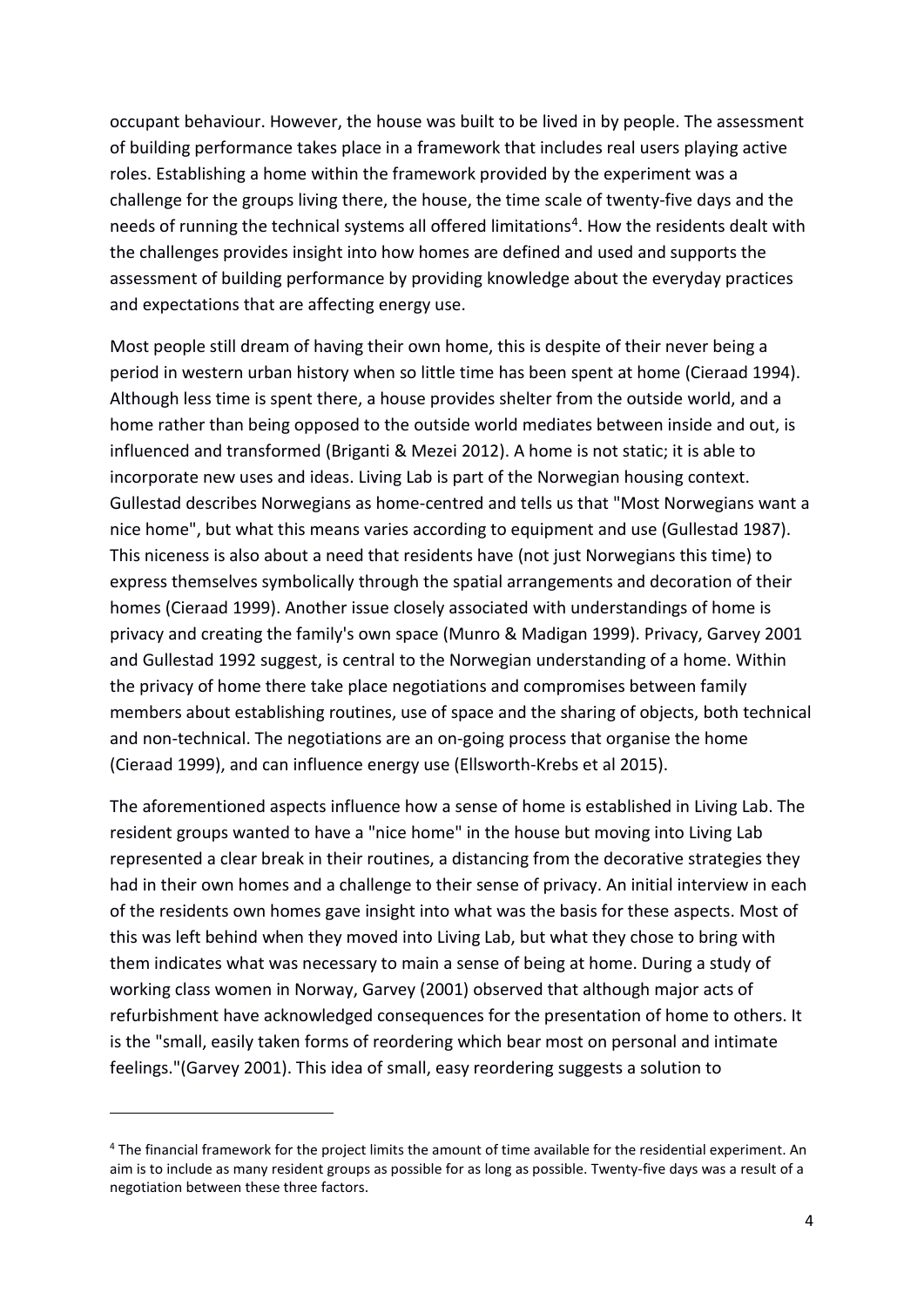understanding some of what will be presented here. Small and easy offers a manageable strategy for living for twenty-five days in Living Lab. Another aspect, which influences the resident's choices when they moved into the house, is making the most of what is available. A resident's understanding of a home rests on what it offers rather than what it lacks (Rørtveit & Setten 2015). Living Lab does not offer a bad house to make the most (see figure 1). Its birch wood walls, high ceilings, technical solutions and tailor-made furniture represent an attempt to create the best in contemporary architecture. It is however very different from the residents actual homes.



Figure 1: Exterior and interior images of Living Lab, photo SINTEF Building and Infrastructure, 2015

### **Participant observation in an experimental space**

The following section describes the experimental context mentioned earlier, placing it within a methodological context and in relation to challenges experienced by residents living in Living Lab. The research team working on the qualitative experiment includes an anthropologist and a sociologist, and a range of qualitative methods are used to gather empirical information before; during and after the residence periods, such as structured and semi-structured interviews, photography, and participant observation. Residents keep a diary; make video recordings and are responsible for a guest book. A large number of inhouse sensors record technical data about amongst other things temperature, CO<sub>2</sub>, humidity, energy usage and production.

The methodological questions arising out of the anthropological part of the qualitative experiment in Living Lab started in June 2015, almost three months before the experiment started. During an anthropology conference in Trondheim, I was, asked what I was working on. The preparations for the Living Lab experiment had started, so I told my questioners about Living Lab. To which I received a follow-up question, "*how is that anthropology*?" The question was a result of the deep-rooted faith in participant observation as the foundation all methodological activity for an anthropologist and scepticism to using it as a method in the experimental context provided by Living lab, because despite the specifications implied by Mitchell, Living Labs only simulate real-life contexts. I answered the question by stating that my main method would be participant observation and that my theoretical and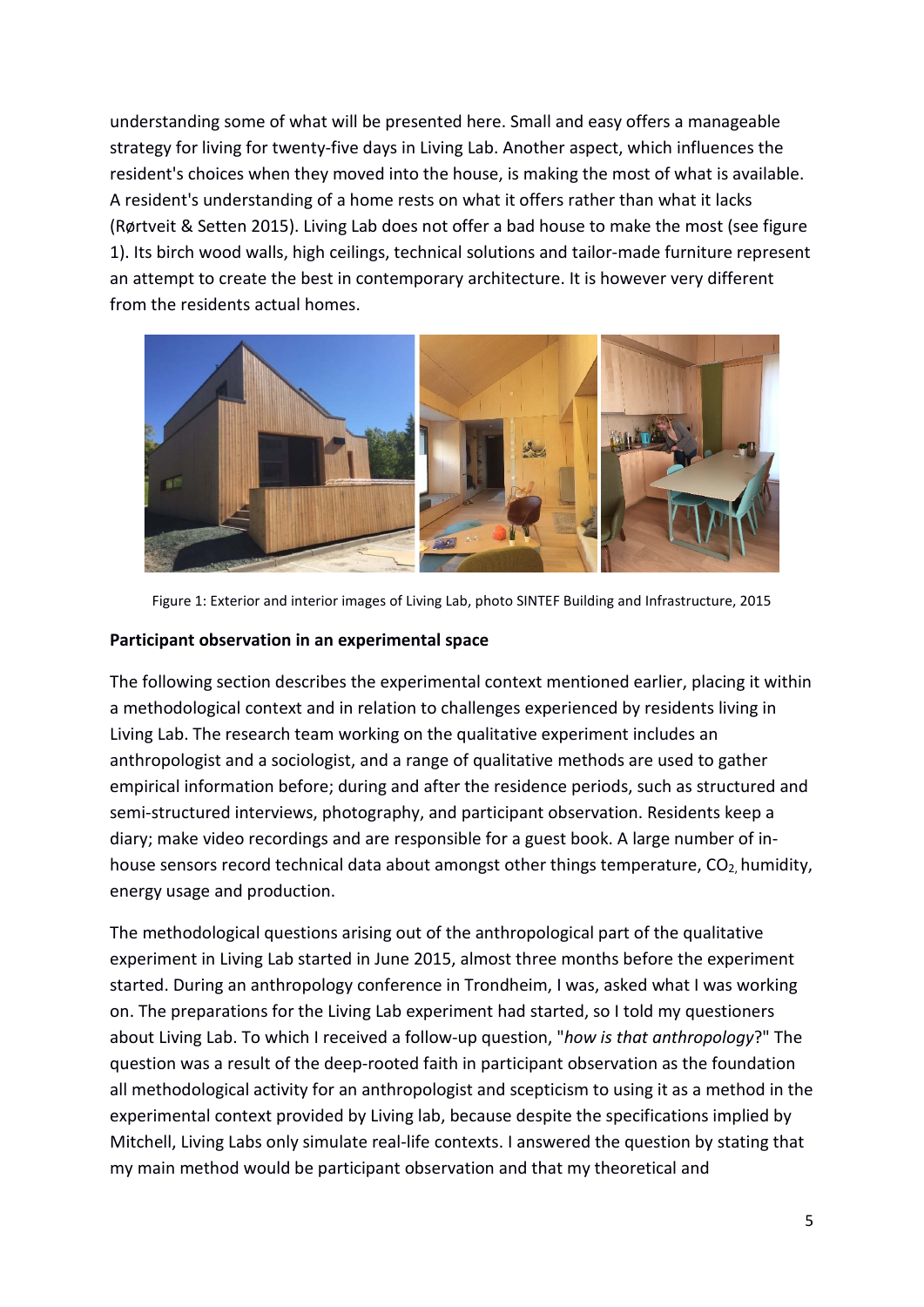methodological grounding would safeguard the anthropology in Living Lab, but the fact is that participant observation is difficult in Living Lab. This is in part due to Living Lab not being an actual home and in part due to the sequential nature of relationships with residents. In Living Lab, relationships develop over the space of twenty-five days, after which a new set of relationships is developed. A challenge has been establishing these relationships with each group on their own. It is useful for residents to know something about the social context that came before their period of residence, but not too much. The intention was to encourage residents to make their home in Living Lab independent of previous resident's actions.

When working with ethnographic methods such as participant observation the main aim is to study people's lives, by finding out how they view the situations they find themselves in, themselves as individuals and the people who are with them (Hammersley & Atkinson 2004). In Living Lab, how they view the house and the technology is also included. The main tools used apart from notebooks and a camera is the anthropologist's ability to observe social activity, and to engage the people encountered within the field in conversation. Conversations that preferably take place as far as possible on the terms of those talking to the anthropologist (Hylland Eriksen 2004). Importantly fieldwork can take as many forms as there are anthropologists (Carrithers 1998). My solution to the experimental context has been to establish relationships sequentially with the four groups that have so far lived in Living Lab. Human variability is a fundamental principle and by examining or comparing social orders (Boas 1955) or the routines of different groups it is possible to understand what causes the differences and similarities. Most relationships are sequential, conversations are not taking place with everyone that we know all of the time, but conversations may be viewed in context with other conversations that have taken place. The ethnographic method is about observing social activity, and engaging people encountered in conversation and is therefore similar to way most people make sense of the world and the people they meet. What makes it different is "a more deliberate and systematic approach" (Hammersley & Atkinson 2004) and it is therefore in some ways an "experiment in slowing down processes"[5](#page-5-0). In Living Lab new groups are kept separate from previous residents, but the research requires that the social context established by each resident group is compared and interpreted.

In addition, I became a drop-in anthropologist. The experimental context of Living Lab is located five minutes away from my own office. Conversations with residents are short and informal and the timing of the visits to Living Lab is established in dialogue with residents. However as mentioned earlier, Norwegians like their privacy, "Norwegians use home to create and express their specific ideas of identity and intimacy." (Gullestad 1992). The boundaries between public and private help to establish the home as a place for intimacy. The experimental context where the fieldwork in Living Lab takes place challenges resident's ability to establish the feeling of privacy necessary to their everyday routines. The house is

 $\overline{a}$ 

<span id="page-5-0"></span><sup>&</sup>lt;sup>5</sup> Varenne, H[. http://varenne.tc.columbia.edu/blgs/hhv/?p=692](http://varenne.tc.columbia.edu/blgs/hhv/?p=692) (downloaded 04.03.2015)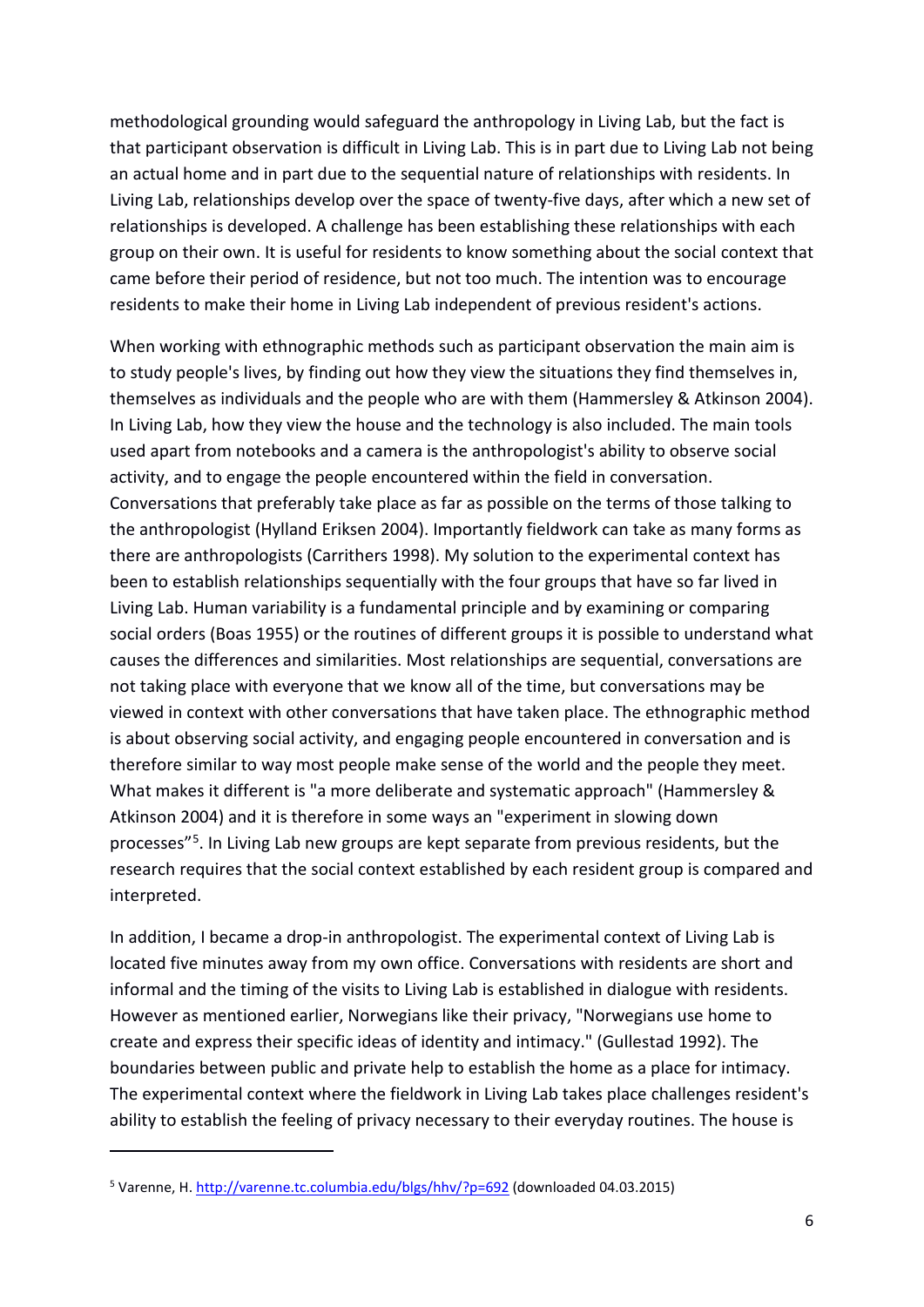part of the university campus, close to a busy road and intersection and residents often feel themselves to be under observation even when the research team is not visiting them. The windows in Living Lab are large and not all of them have blinds or curtains. The first couple to live in Living Lab went home on the second day to collect their dressing gowns after discovering that there was a strong chance of being observed if they walked naked between the main bedroom and the bathroom. The use of blinds in Living Lab signals how comfortable the residents are with their visibility. One resident group did not close the blinds at all, but instead used the solar shading system to allow more contact with the outside. Whilst another resident group started with open blinds and ended up with them closed during the last stage of their residency period. This is in contrast with the lack of closed curtains in most Norwegian living rooms and kitchens.

#### **At home in Living Lab?**

A home is a localisable idea one that represents and organisation of space over time. According to Douglas (1991) a home like a hotel offers differentiated and allocated spaces, but a home offers a much wider scope of intention, for example the space to raise children. Twenty-five days is longer than an average holiday, but a short period to establish a feeling of permanence. Living in Living lab is not part of what the residents would call their normal activity. We encourage them to behave as if the house is their home, to continue as far as possible with their everyday routines, but the house as an experimental framework and the residential period of twenty-five days potentially limits the scope of intention. Three examples from the experiment in Living Lab presented below show that residents reacted in a variety of ways to the house and the time-frame.

Living Lab provides the same basic physical and technical context throughout the experiment. The residents provide the social context, and they can add to the physical context. It was suggested to all of the resident groups that they should make themselves at home in Living Lab. The house contains basic kitchen equipment (although no electrical goods other than a hob, oven, fridge, dishwasher and washing machine) and the house is furnished. Before each group moved in, what the house contains and what is sensible to bring with them was explained, for example bedding and a vacuum cleaner are not included. In addition, it was suggested that they could bring with them items that help to establish a feeling of home without specifying what these items might be. Each resident group has approached this differently.

The first resident group was a young student couple and they took the suggestion that they could bring into the house objects that provide a sense of home seriously, at the same time, it was the cause of debate. They agreed that plants were necessary, but the male resident was opposed to bringing too many objects from their own home into Living Lab. In the end, they chose together a limited number of objects that they felt defined their home, an orange teapot, a glass polar bear, a rocking chair and a poster of Hokusai's "The Wave". These objects were primarily decorative, the teapot and rocking chair were rarely used. As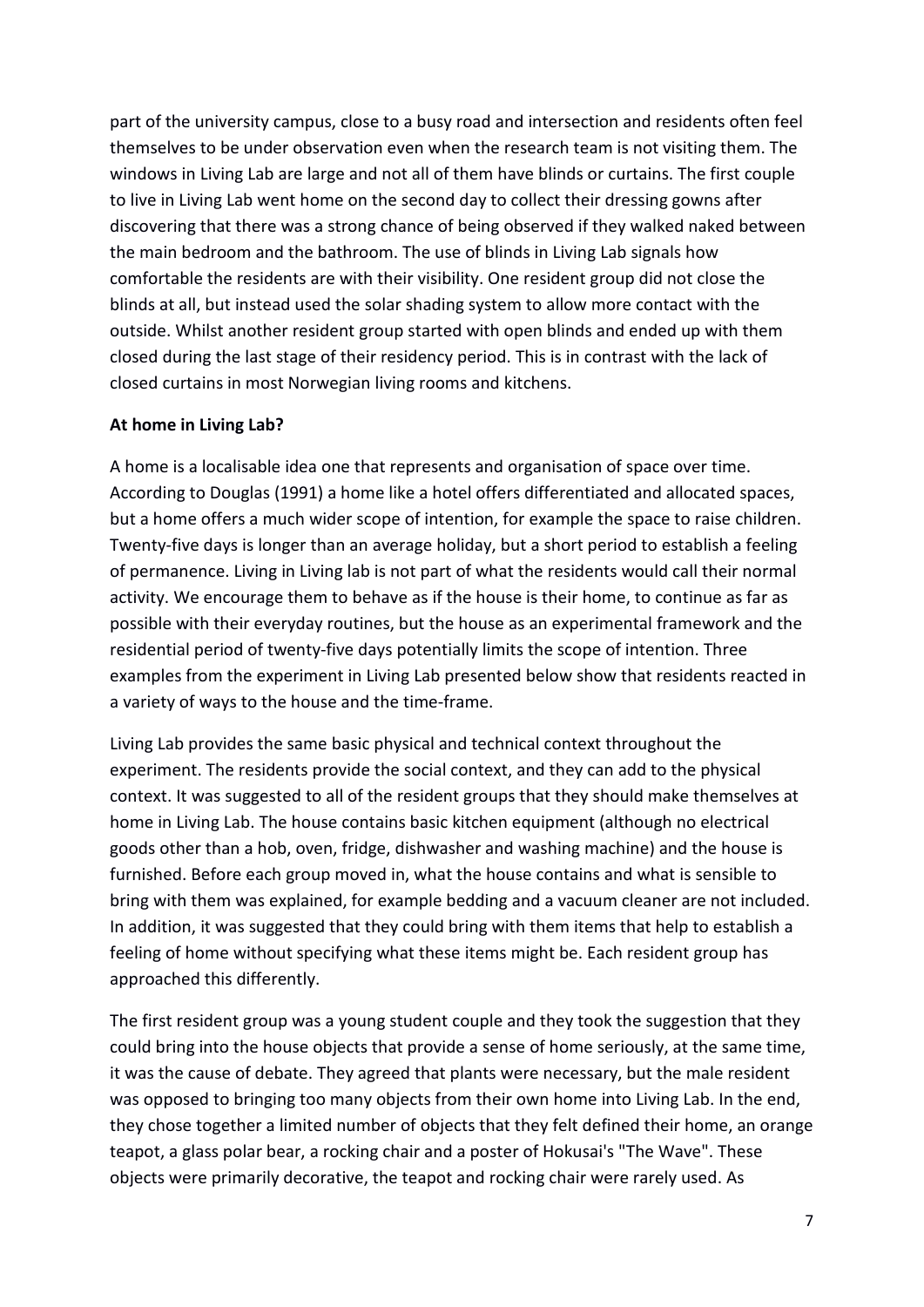students on limited budgets who were used to less comfortable living environments, they considered Living Lab a comfortable home. In Living Lab they had unlimited access to hot water and heat at a time of the year (October) when it was becoming colder and darker. Living Lab became a home not just because of the objects that they had chosen to take with them; natural light and location were factors that played central roles, but their decision to bring objects associated with home into Living Lab was I suggest a supporting factor. They said that they would be jealous of the new residents who had moved into "*our house*."

A family with two small children responded differently to the framework provided. The announced early on that they were "*not decorators*". They brought with them objects that were primarily functional and only a limited amount of these. Enough toys to keep their two children happy (they took "home" toys that the children became bored with and collected replacements during the 25 days) and enough clothes, but a limited amount so that they used the washing machine more often than they would have done in their own home. The physical and technical space provided by Living Lab offered opposition during their residency period. They moved in during early January, the coldest part of the year (minus 14-15 degrees during the first week). Early in the residency period, because of the outdoor temperature and some technical problems, Living Lab never seemed to them to be warm enough. This improved but it affected their relationship with the house. They went home and collected an oil heater to add extra warmth to the house. All the groups at some point during the residency period are asked if they consider Living Lab to be their home and this resident group said no. It seemed that they never really left their actual home. Returning regularly for different reasons during the 25 days and they expressed a clear preference for their own house during the whole residency period. It was not just technical problems that caused them to be critical; they found the design of the tailor-made furniture and kitchen to be less than functional. Their own home they said was more functional, it allowed them to be more sociable together and they could organise their children's use of the space more effectively. They were not afraid of disturbing the children and they could even avoid them if they wanted to.

A pensioner couple established Living Lab as their home almost immediately. During the first week of residence, because of technical problems the largest windows in the house were removed and then reinstalled. The female resident welcomed all eight different technicians, window specialists and other professionals into Living Lab, stating that she felt protective because "*this is my house now*". Flowers, plants, blankets and candlesticks were moved from the window and seating area and the resident herself was forced out of the main living area into the studio space to read and watch the progress of the repair in cold and uncomfortable conditions. The window repair was a much bigger process than both the resident and anthropologist expected, but when later asked if it was ok that a technician visited the house and adjusted some of the sensors, the residents replied that it was fine and that they were used to receiving repairmen. Living Lab is a complex technical system and adjustments are regularly required, but this group's sense of being a home in Living Lab did not disappear,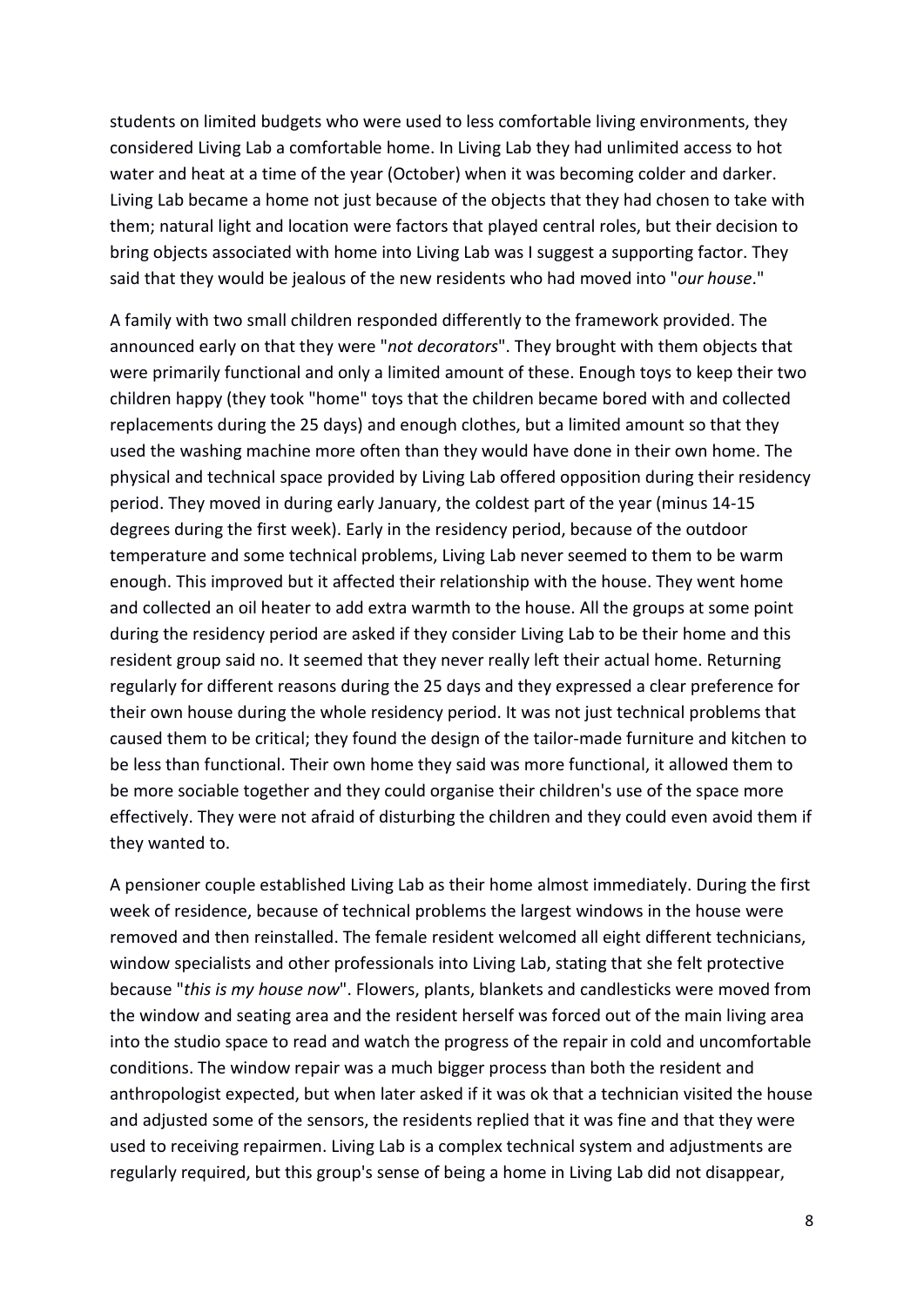despite the male resident being convinced that his wife had caught a cold whilst the windows were being reinstalled (it was 1-2 minus degrees on that day). Living Lab was an experimental space for this couple. They stated that they were there to learn, and when I suggested that they did not have to feel that they had to learn the female resident said, "*Learning is what we do*." Learning was a philosophy for living for this couple, despite them being 68 and 81 years old. At the same time, as they were conscious of being part of an experiment they felt that they had to bring enough objects into Living Lab to make it into a home for the 25 days. Candles, flowers and drawings made by their grandchildren helped them to establish a home in Living Lab.

### **Tentative preliminary conclusions: making a home in Living Lab**

The insight gathered in Living Lab is intended to provide understanding of how a concept of home becomes established within a highly technical setting and the implications this has for the use of the technology being tested in Living Lab. The examples presented here do not go into detail about energy issues in Living Lab because of the tentative nature of the results, but they do indicate energy and technical issues arising from resident behaviour. For example, the first student group was much more relaxed about energy use in Living Lab, than in their own home. Conversations with the couple established that this was in part due to access to free energy due to the experimental nature of Living Lab, and in part due to a belief that activity in the house would use less energy because it is a Zero emission house.

The examples presented primarily focus on the experimental context provided by Living Lab, and the challenges this caused both methodologically and to the feeling of being at home. Sequentially it possible to act, as any anthropologist would even in Living Lab. Sequential relationships make it possible to compare the routines of different groups and allow an understanding of what causes the differences and similarities. Ethnographic conversation is more deliberate and systematic than everyday social interaction and in many ways functions as an experiment, slowing social processes down so that they may be observed. Living lab provides a space for a slow ethnographic process to take place.

Each of the residents groups were asked to act as they would in their own homes, to take with them routines and objects, and to make Living Lab into a home, but although Living Lab is a nice house, it is different from their own homes. A home provides us with identity, one that is often idealised. The use and understanding of a home that is established is often a negotiation between the physical space and the needs of family life or other relational activities. Most of this was left behind when they moved into Living Lab, but what they chose to bring with them indicates what was necessary to maintain a sense of home. Some of the residents achieved a sense of home and some did not.

Living Lab provides insight in the idea of a good home, not just a home that is lived in, and it challenges the idealised version of what a home should be. The experimental setting, where the residents are constantly observed or monitored in some way, one where they are aware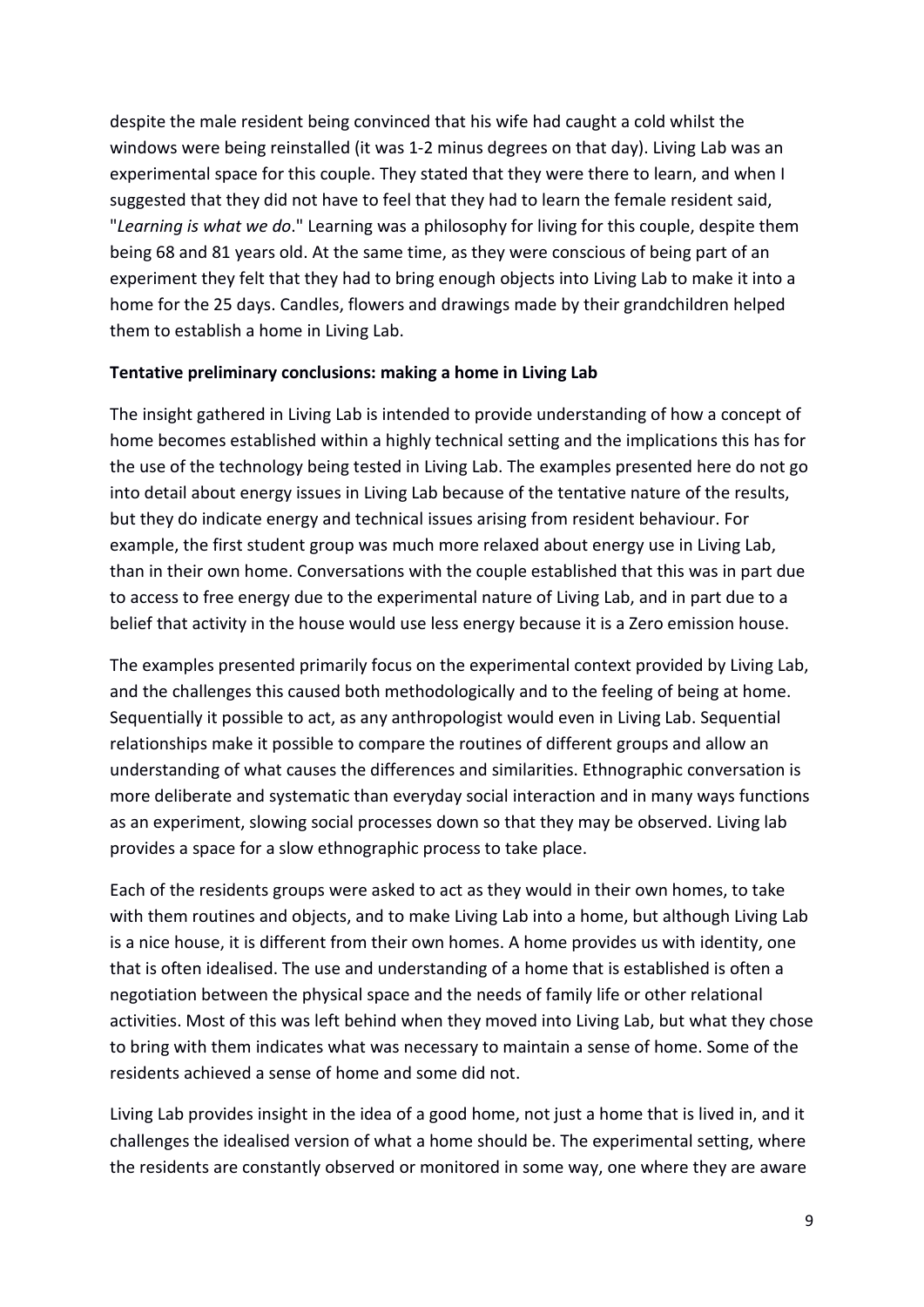of being part of an experiment, one that deals with domesticity and home-making, produces findings on how the subjects relate their identity (we are learning, we are not decorators) to the physical space of Living Lab. In this sense, they all enact domesticity and identity (rather self-consciously) and that is what which is observed. Living Lab resembles an ideal, more or less empty canvas to produce and observe these enactments. What remains is to complete the experiment and place the observations within a technical and energy use context.

# **Literature**

Boas, F. 1955 Primitive Art. Dover Publications, Inc. New York.

Briganti, C., Mezei, K. 2012 Introduction. *The domestic space reader*. Ed Briganti, C., Mezei, K. The University of Toronto Press. Toronto.

Carrithers, M. 1998 Fieldwork. *In* Encyclopedia of Social and Cultural Anthropology. Barnard, A., Spencer, J., ed. Pp. pp. 229-232. London/ New York: Routledge.

Cieraad, I. 1994 "Een eigen huis, een plek onder de zon" (On the cultural history of "having a place of your own") *Rooilijn; Tidsskrift voor wetenschap en belied in de ruimtelijke ordening* 27, no. 10: 456-61.

Cieraad, I. 1999 Introduction: Anthropology at Home. *An Anthropology of Domestic Space*. Ed. Cieraad, I. Syracuse University Press. New York

Cruz-Cunha, M.M., Oliveira, E.F., Tavares, A.T.V. Ferreira, L.G. 2009 *Handbook of Research on Social Dimensions of Semantic Technologies and Web Services*. Information Science Reference. New York.

Douglas, M. 1991 The Idea of Home: A Kind of Space. *Social Research 58/1*: 287-307. Ellsworth-Krebs, K., Reid, L., Hunter, C.J. 2015 Home –ing in on domestic energy research: "House", "home," and the importance of ontology. *Energy Research & Social Science* 6 (2015) 100 – 108. [www.elsevier.com/locate/erss](http://www.elsevier.com/locate/erss)

Garvey, P. 2001 Organized Disorder: Moving Furniture in Norwegian Homes. *Homes Possessions: Material Culture Behind Closed Doors*. Ed. D. Miller. Berg. Oxford.

Goia, F., Finocchiaro, L., Gustavsen, A. 2015 The Living Laboratory at the Norwegian University of Science and Technology: A Zero Emission House for Engineering and Social Science Experiments. *Passivhus Norden: Sustainable Cities and Buildings*. Copenhagen, 20-21 August 2015.

Gullestad, M. 1992 *The Art of Social Relations: Essays on Culture, Social Action and Everyday Life in Modern Norway*. Scandinavian University Press. Oslo.

Gullestad, M. 1987 *Kitchen-Table Society: A Case study of the family Life and friendships of young working-class mothers in urban Norway*. Universitetsforlaget. Oslo.

Hammersley, M., Atkinson, P. 2004 *Ethnography: Principles in Practice Third edition*. Routledge. London.

Hastrup, K. 1998 *A Passage to Anthropology: Between Experience and Theory*. Routledge. London.

Hylland Eriksen, T., 2004 *What is Anthropology?* Pluto Press. London.